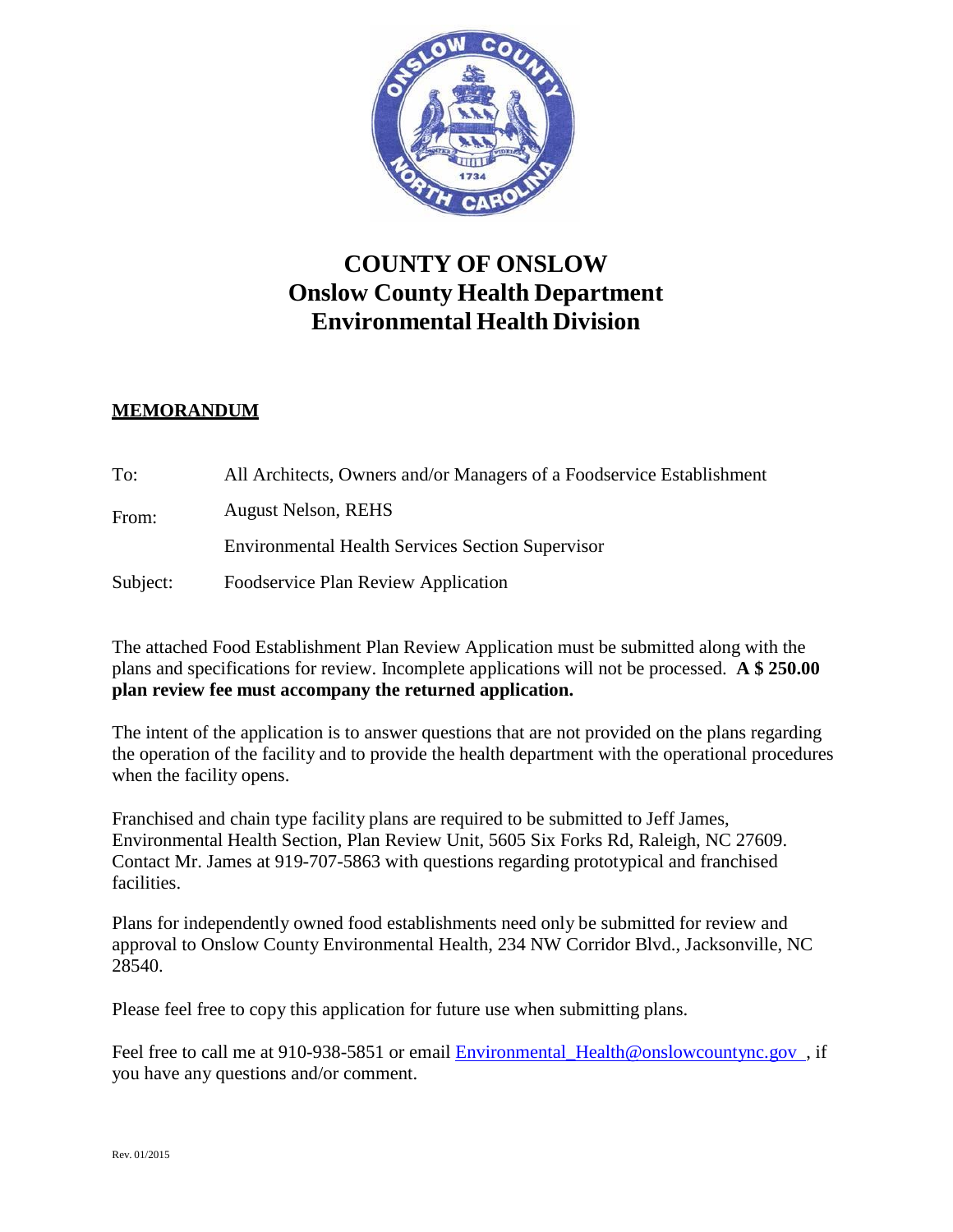# **CHECKLIST**

 $\Box$  Completed Application

Proposed Menu

 $\Box$ Manufacturer Specification sheets for each piece of equipment shown on plans

Plan of facility drawn to scale showing location of equipment, plumbing, electrical service, and mechanical ventilation.

Site plan showing location of business in building, location of building on site including alleys, streets, and location of any outside facility (dumpster, walk-ins, etc.)

**Copy of written approval and/or permit for water supply and sewage disposal** 

**C**opy of grease container contract

**Copy of dumpster contract** 

\$250 check made payable to **"Onslow County Health Department"** for plan review of facilities that **are not** franchised, chain, and prototypes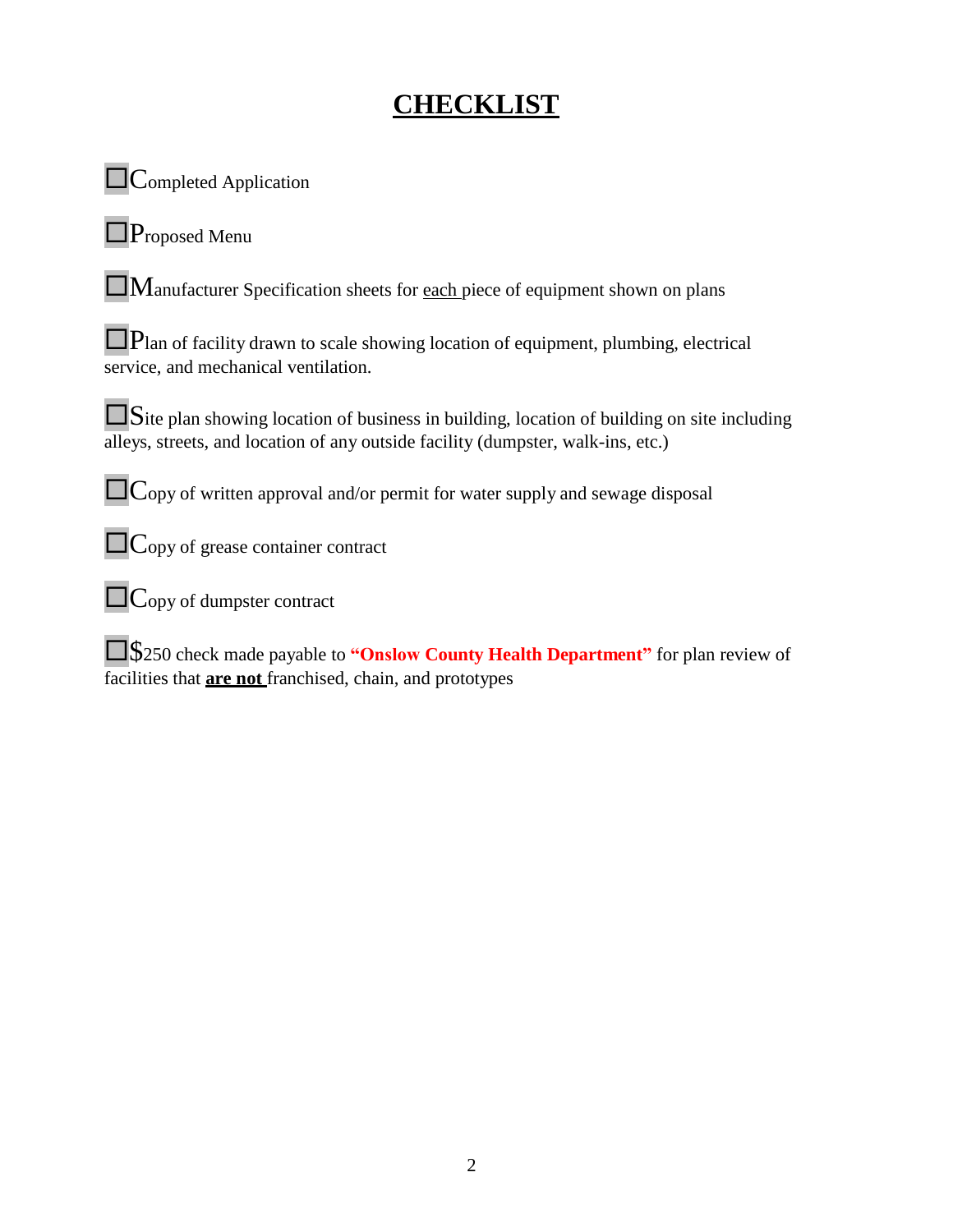## **Onslow County Health Department Environmental Health Section Food, Lodging, and Institutional Division**

## **ESTABLISHMENT PLAN REVIEW APPLICATION**

| $\Box$ New<br>Remodel                                                                                                                                                                                                                                                                                                                        | $\Box$ Name Change $\Box$ Change-of-Ownership |  |
|----------------------------------------------------------------------------------------------------------------------------------------------------------------------------------------------------------------------------------------------------------------------------------------------------------------------------------------------|-----------------------------------------------|--|
|                                                                                                                                                                                                                                                                                                                                              |                                               |  |
| <b>Food Establishment Information</b>                                                                                                                                                                                                                                                                                                        |                                               |  |
|                                                                                                                                                                                                                                                                                                                                              |                                               |  |
| Address: <u>Address:</u> Address: Address: Address: Address: Address: Address: Address: Address: Address: Address: Address: Address: Address: Address: Address: Address: Address: Address: Address: Address: Address: Address: Addr                                                                                                          |                                               |  |
| Telephone #: $\frac{1}{2}$ Fax#: $\frac{1}{2}$ Fax#: $\frac{1}{2}$ Fax#: $\frac{1}{2}$ Fax#: $\frac{1}{2}$ Fax#: $\frac{1}{2}$ Fax#: $\frac{1}{2}$ Fax#: $\frac{1}{2}$ Fax#: $\frac{1}{2}$ Fax#: $\frac{1}{2}$ Fax#: $\frac{1}{2}$ Fax#: $\frac{1}{2}$ Fax#: $\frac{1}{2}$ Fax#:                                                             |                                               |  |
|                                                                                                                                                                                                                                                                                                                                              |                                               |  |
| <b>Applicant Contact Information</b>                                                                                                                                                                                                                                                                                                         |                                               |  |
| Applicant / Contact Person Name: Position: Position: 2001                                                                                                                                                                                                                                                                                    |                                               |  |
| Telephone #: $\qquad \qquad$ $\qquad \qquad$ $\qquad$ $\qquad$ $\qquad$ $\qquad$ $\qquad$ $\qquad$ $\qquad$ $\qquad$ $\qquad$ $\qquad$ $\qquad$ $\qquad$ $\qquad$ $\qquad$ $\qquad$ $\qquad$ $\qquad$ $\qquad$ $\qquad$ $\qquad$ $\qquad$ $\qquad$ $\qquad$ $\qquad$ $\qquad$ $\qquad$ $\qquad$ $\qquad$ $\qquad$ $\qquad$ $\qquad$ $\qquad$ |                                               |  |
|                                                                                                                                                                                                                                                                                                                                              |                                               |  |
| Email address: <u>example and the set of the set of the set of the set of the set of the set of the set of the set of the set of the set of the set of the set of the set of the set of the set of the set of the set of the set</u>                                                                                                         |                                               |  |
| <b>Foodservice Owner Information</b>                                                                                                                                                                                                                                                                                                         |                                               |  |
|                                                                                                                                                                                                                                                                                                                                              |                                               |  |
|                                                                                                                                                                                                                                                                                                                                              |                                               |  |
| Legal Owner Mailing Address:                                                                                                                                                                                                                                                                                                                 |                                               |  |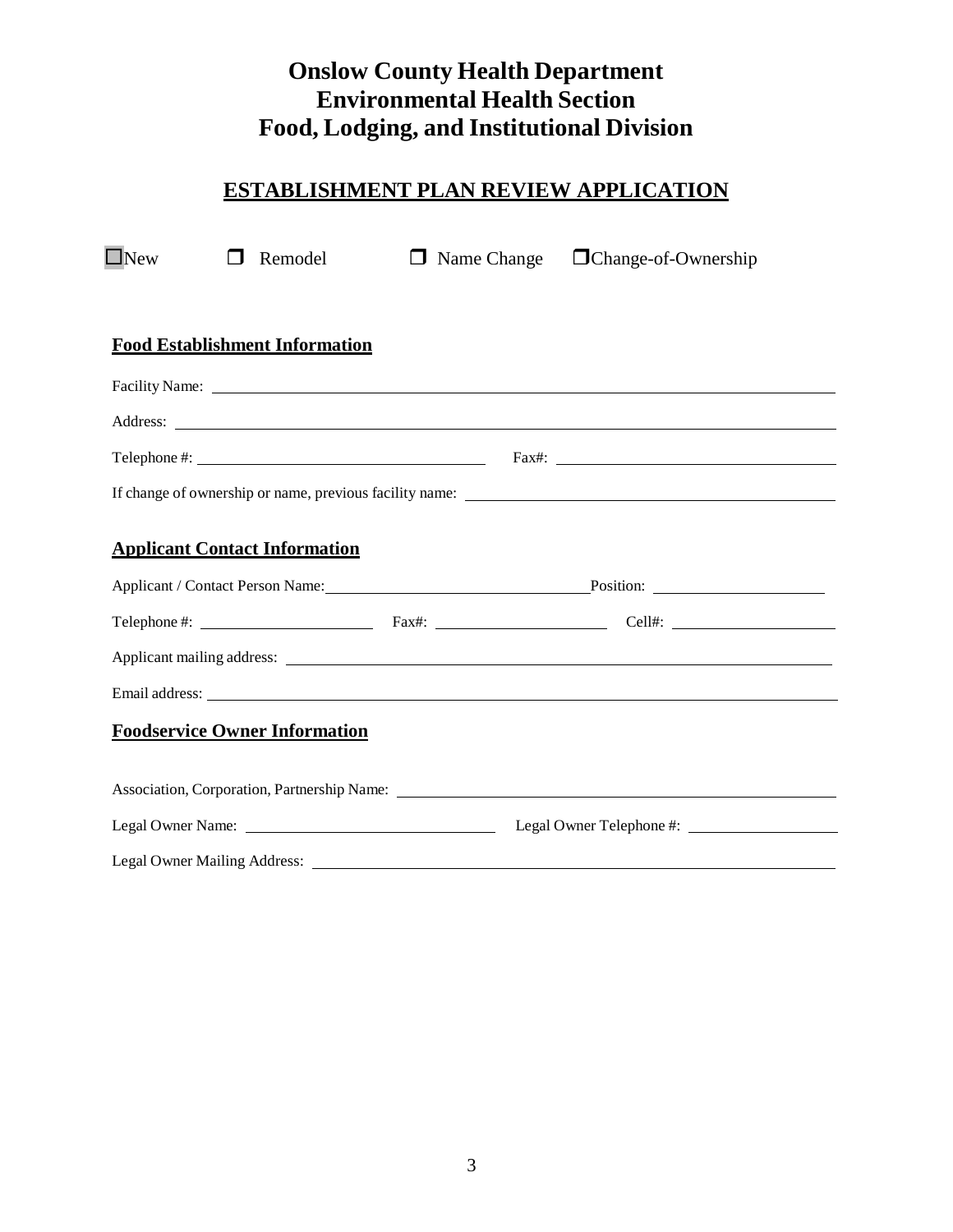## **Hours of Operation** (open-close)

|                                                                                                                         |                                      |                                                                           |                                                | Sunday resolution of Monday resolution of Tuesday resolution and Mednesday resolution of Muslim resolution of Muslim resolution of Muslim resolution of Muslim resolution of Muslim resolution of Muslim resolution of Muslim |
|-------------------------------------------------------------------------------------------------------------------------|--------------------------------------|---------------------------------------------------------------------------|------------------------------------------------|-------------------------------------------------------------------------------------------------------------------------------------------------------------------------------------------------------------------------------|
| Thursday river Friday Friday Saturday 1                                                                                 |                                      |                                                                           |                                                |                                                                                                                                                                                                                               |
| <b>Projected Number of Meals to be served Daily</b>                                                                     |                                      |                                                                           |                                                |                                                                                                                                                                                                                               |
| Total Number of seats inside: Total Number of seats outside: ______                                                     |                                      |                                                                           |                                                |                                                                                                                                                                                                                               |
|                                                                                                                         |                                      |                                                                           |                                                |                                                                                                                                                                                                                               |
| <b>Type of Food Service</b>                                                                                             |                                      |                                                                           | <b>Check all that Apply</b>                    |                                                                                                                                                                                                                               |
| $\Box$ Restaurant<br>$\Box$ Food Stand<br><b>ODrink Stand</b><br>$\Box$ Meat Market<br>$\Box$ Commissary<br>(MFU of PC) |                                      |                                                                           | $\Box$ Sit-Down Meals<br>$\Box$ Take-Out Meals | $\Box$ Catering (separate approval required)                                                                                                                                                                                  |
| Single-Service (disposable):                                                                                            |                                      | $\hat{\varphi}$ Plates $\hat{\varphi}$ Glassware $\hat{\varphi}$ Flatware |                                                |                                                                                                                                                                                                                               |
| Multi-Use (reusable):                                                                                                   |                                      | $\hat{\varphi}$ Plates $\hat{\varphi}$ Glassware $\hat{\varphi}$ Flatware |                                                |                                                                                                                                                                                                                               |
| <b>Water Supply and Sewage</b>                                                                                          |                                      |                                                                           |                                                |                                                                                                                                                                                                                               |
| Water Supply:                                                                                                           |                                      | Municipal / Name: 1997                                                    |                                                | $\Box$ Well                                                                                                                                                                                                                   |
| Sewer:                                                                                                                  |                                      | Municipal / Name: 1997                                                    |                                                | $\Box$ Septic                                                                                                                                                                                                                 |
| <b>Water Heater Type</b>                                                                                                |                                      |                                                                           |                                                |                                                                                                                                                                                                                               |
| $\square_{\rm Gas}$                                                                                                     | $\Box$ Electric $\Box$ Instantaneous |                                                                           |                                                |                                                                                                                                                                                                                               |
| Recovery Rate (gallons per hour):                                                                                       |                                      |                                                                           |                                                | Storage Capacity (gallons):                                                                                                                                                                                                   |
|                                                                                                                         |                                      |                                                                           |                                                |                                                                                                                                                                                                                               |
| Water heater proposed size: Electric: __________KW<br>NOTE: Specification sheet must be provided for hot water heater)  |                                      |                                                                           | Gas: BTU's                                     |                                                                                                                                                                                                                               |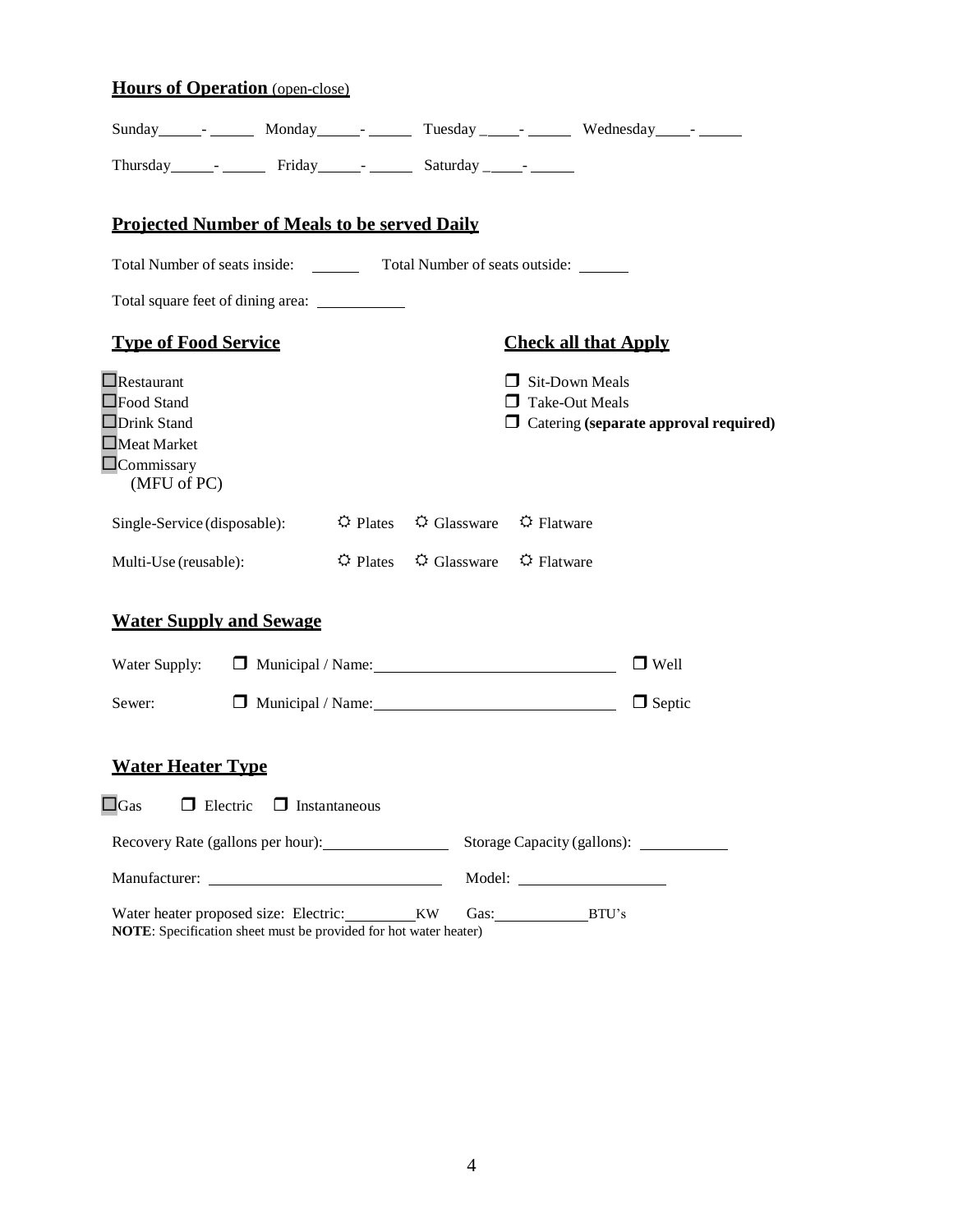## **Information Requirements for Plans**

- 1. The plans should be a minimum of  $11 \times 17$  inches in size and the layout of the floor plan accurately drawn to a minimum scale of  $\frac{1}{4}$  inches  $= 1$  foot. This is to allow for ease in readings plans. Plans not meeting this requirement will be returned.
- 2. Plans should show the location of all food service equipment. Label each piece of equipment on the plan with its common name or number corresponding to an accurate legend.
- 3. The plan layout should contain room size, aisle space, and space between and behind equipment.
- 4. When menu dictates, separate food preparation sinks must be provided and should be labeled and located to preclude contamination and cross-contamination of raw and ready to eat foods.
- 5. All areas of the establishment must be shown on the plans including dining areas (with seats), bar (with seats), storage and toilet facilities.
- 6. The plans and specifications should also include:
	- A. Entrances, exits, loading/uploading areas and docks
	- B. Complete finish coverings for each room to include floors, walls, ceilings and coved juncture bases. All coverings in food service and food storage areas must be non-absorbent and easily cleanable.
	- C. Plumbing plans to include location of the floor drains, floor sinks and water supply lines, overhead waste water lines, hot water lines, hot water generating equipment with capacity and recovery rate and backflow prevention.
- 7. Lighting Requirements:
	- A. Food contact surfaces  $= 50$  foot candles
	- B. Utensil washing area = 50 foot candles (lighting in utensil washing area and on food contact surfaces is measured at 30 inches above the floor and at all work levels.
	- C. All other areas  $= 10$  foot candles
	- D. Light bulbs in food preparation, storage, and display areas shall be shatter-proof or shielded so as to preclude the possibility of broken bulbs or lamps falling into food. Shatter-proof or shielded bulbs need not be used in food storage areas where unopened packages will not be affected by broken glass.
	- E. Heat lamps shall be protected against breakage by a shield surrounding and extending beyond the bulb, leaving only the face of the bulb exposed.
- 8. Equipment list should include make and model number for all food service equipment and shall be NSF/ANSI, UL, ETL, or CSA Sanitation approved or equivalent.
- 9. Hand washing facilities used for no other purpose shall be designated for each toilet facility and within the immediate area of food preparation and dishwashing.
- 10. A mop sink / can wash with facilities for hanging wet mops and storage of mop buckets
- 11. Location of grease storage containers.
- 12. Location of dumpster and dumpster pad.
- 13. Location of cabinets/shelves for storing chemicals.
- 14. Locker area, employee rest area, and/or coat rack as required.
- 15. Location of water heater (s).For ease of cleaning, water heaters located inside food preparation and dishwashing areas must be enclosed.
- 16. Source of water supply and method of sewage disposal.
- 17. Completed checklist.
- 18. Incomplete application packets will be returned.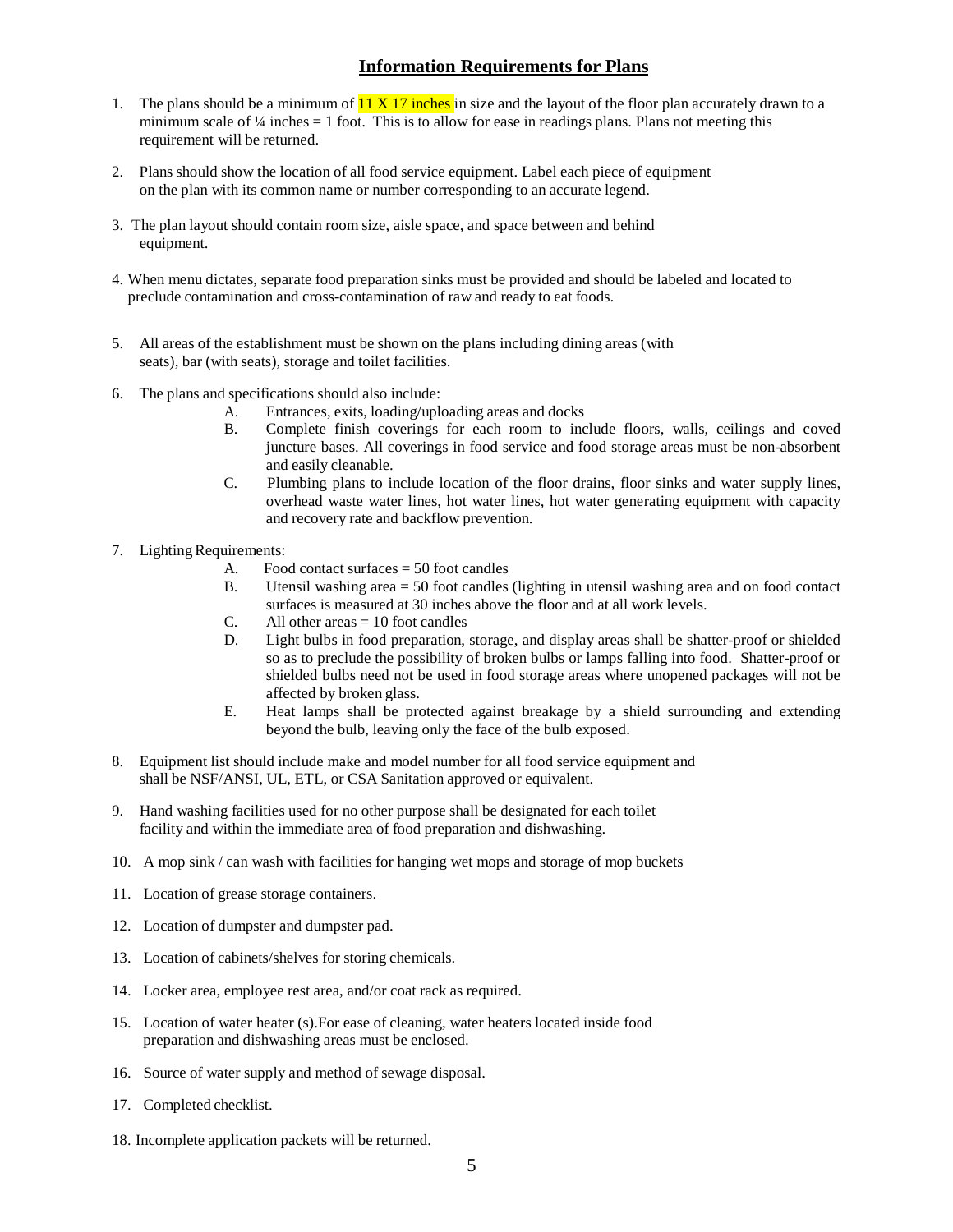#### **FOOD PREPARATION REVIEW**

Check categories of Potentially Hazardous Foods (PHF's) to be handled, prepared and served. An answer must be provided for each category.

| CATEGORY                                                    |           |  |
|-------------------------------------------------------------|-----------|--|
| Thin meats, poultry, fish, eggs                             | ( ) ( )   |  |
| Thick meats, whole poultry                                  | $( ) ( )$ |  |
| Cold processed foods<br>salads, sandwiches, vegetables      | $( ) ( )$ |  |
| Hot processed foods<br>(Soups, stews, chowders, casseroles) | $( ) ( )$ |  |
| Bakery goods<br>(Pies, custards, creams)                    | ( ) ( )   |  |

Other:

#### **PLEASE ANSWER THE FOLLOWING QUESTIONS**

#### **Food Supply**

| Are all food supplies from inspected and approved sources?        | $Yes \Box No \Box$ |  |
|-------------------------------------------------------------------|--------------------|--|
| Will ice be made on premises?<br>(If no, indicates source of ice) | $Yes \Box No \Box$ |  |

#### **Cold Storage**

- 1. Is adequate and approved freezer and refrigeration available to store frozen foods at 0°F and below, and refrigerated foods at 41°F (5°C) and below? Yes  $\Box$  No  $\Box$ Provide the method used to calculate cold storage requirements.
- 2. Will raw meats, poultry and seafood be stored in the same refrigerators and freezer with cooked/ready-to-eat foods? Yes  $\square$  No  $\square$

If yes, how will cross-contamination be prevented?

| 3. Does each refrigerator/freezer have a thermometer? Yes $\square$ No $\square$ |                                                                                                                      |
|----------------------------------------------------------------------------------|----------------------------------------------------------------------------------------------------------------------|
| Number of refrigeration units:                                                   | Number of freezer units:                                                                                             |
|                                                                                  | NOTE: Walk-in and reach-in storage capacity is based on the number of meals served and frequency of stock deliveries |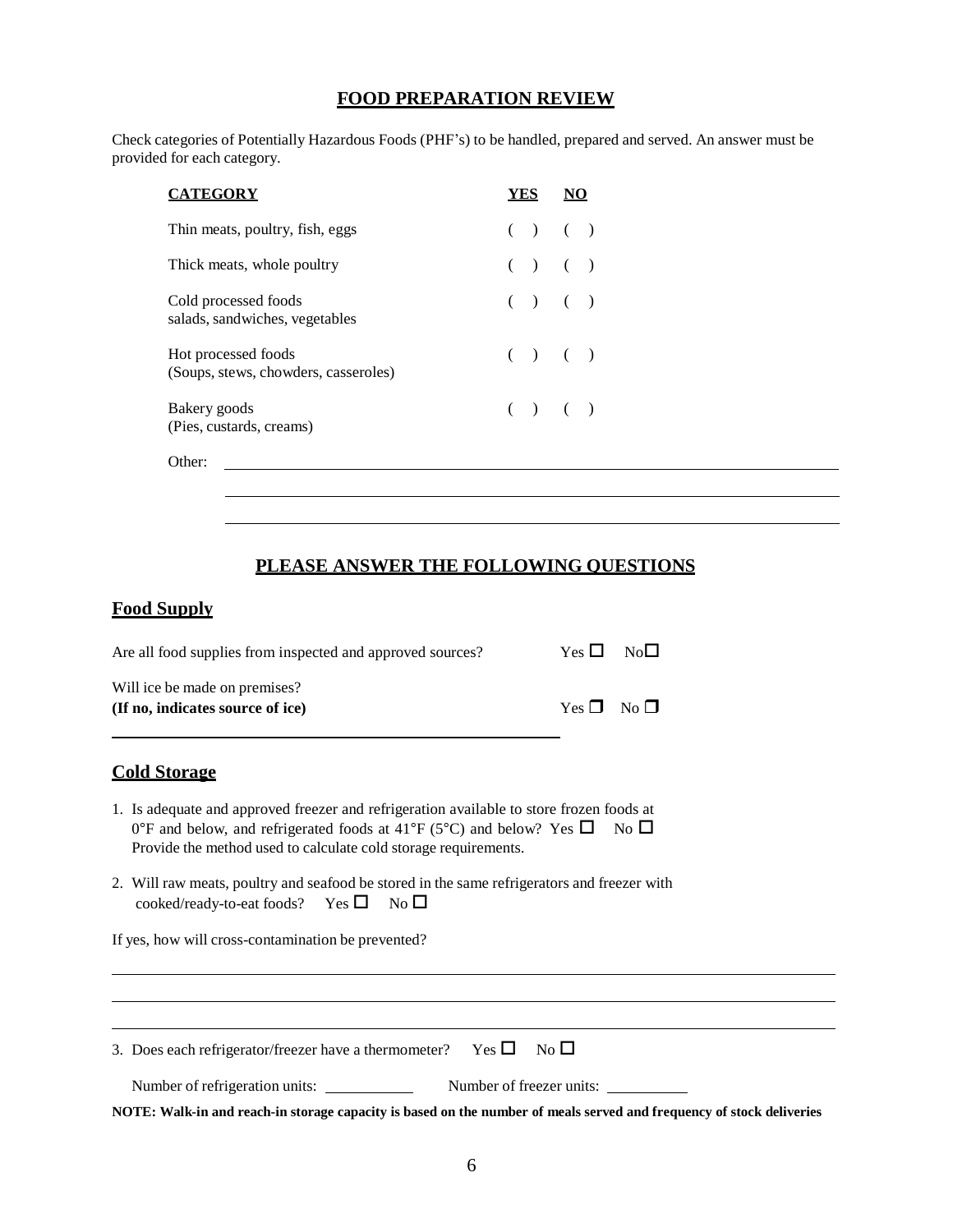## **Preparation**

Please list all potentially hazardous foods that will be prepared more than 12 hours in advance of service.

| 1. Food handlers are required to minimize handling ready-to-eat foods (salads and salad toppings, cooked foods,<br>buns) with bare hands. How will employees avoid bare hand contact with ready-to-eat foods? (Check all that<br>apply) |
|-----------------------------------------------------------------------------------------------------------------------------------------------------------------------------------------------------------------------------------------|
| disposable gloves<br>deli tissue<br>long handled utensils<br>ΙI<br>other:                                                                                                                                                               |
| 2. Is there an established policy to exclude or restrict food workers who are sick or have<br>infected cuts and lesions? Yes $\Box$ No $\Box$                                                                                           |
| Describe/attach employee policy:                                                                                                                                                                                                        |

**Note: To reduce the risk of foodborne disease transmission, the person in charge must require food employees to report information about their health and activities as they relate to diseases that are transmissible through food. Such information includes date of onset of symptoms and an illness, or of a diagnosis without symptoms.** (2-201.11 Responsibilities of Permit Holder, Person in Charge, Food Employees, and Conditional Employees)

#### **Cooking**

1. Will food product thermometers (0° - 212°F) be used to measure final cooking/reheating temperatures of PHF's?  $Yes \Box No \Box$ 

Minimum cooking time and temperature of product utilizing convection and conduction heating equipment:

| Beef roast        | $130^{\circ}$ F (121 min)      |
|-------------------|--------------------------------|
| Seafood           | $145^{\circ}F(15 \text{ sec})$ |
| Pork              | $155^{\circ}F(15 \text{ sec})$ |
| Eggs              | $145^{\circ}F(15 \text{ sec})$ |
| Comminuted meats  | $155^{\circ}F(15 \text{ sec})$ |
| Poultry           | $165^{\circ}F(15 \text{ sec})$ |
| Other PHF's       | $145^{\circ}F(15 \text{ sec})$ |
| * reheating PHF's | $165^{\circ}F(15 \text{ sec})$ |
|                   |                                |

2. List types of cooking equipment: **(see attached is not acceptable)**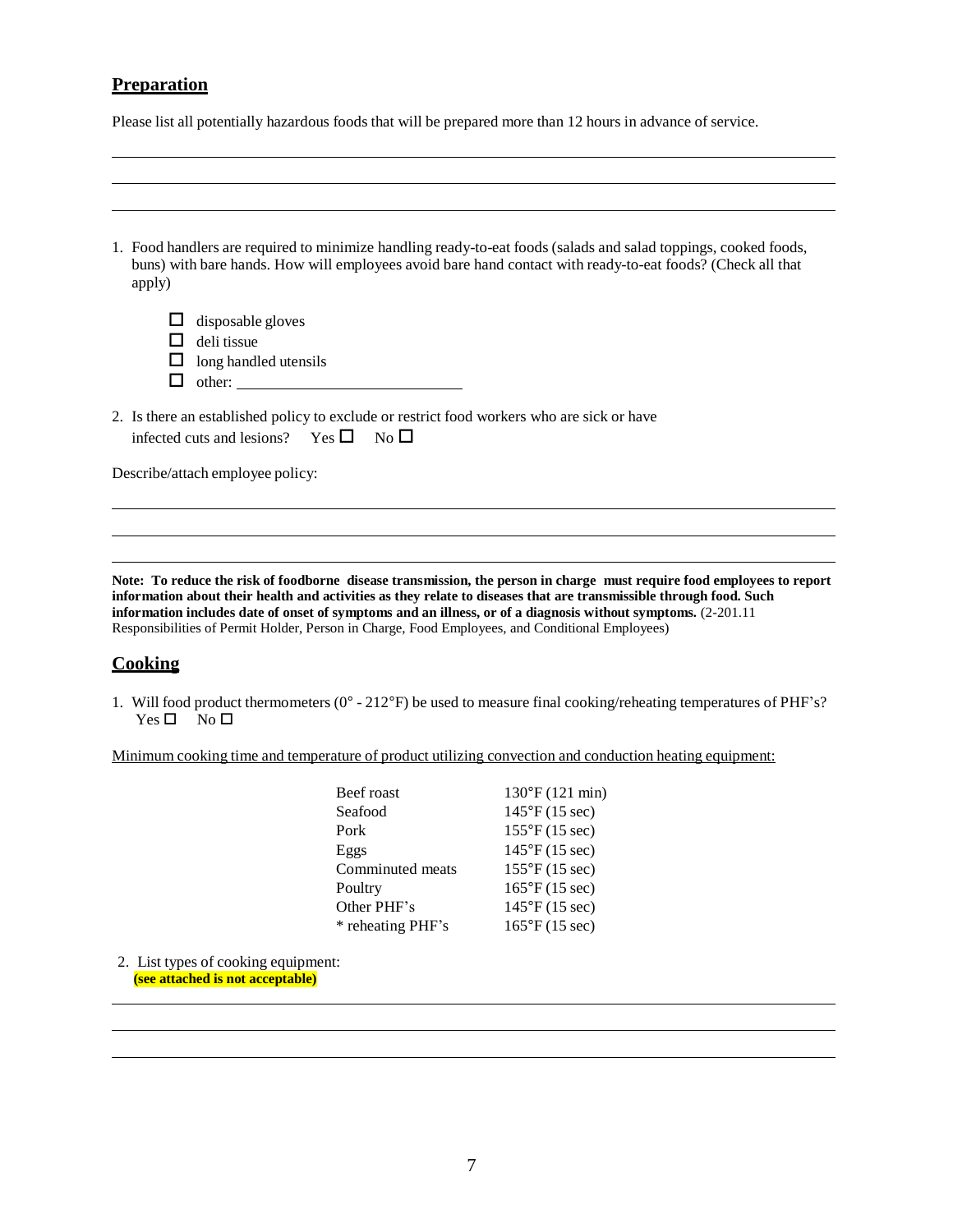## **Hot/Cold Holding**

- 1. How will hot PHF's be maintained at 135°F (57°C) and above during holding for service? Indicate type and number of hot holding units:
- 2. How will cold PHF's be maintained at 41°F (5°C) and below during holding for service? Indicate type and number of cold holding units:

## **Cooling**

List all foods (by name) that are to be cooled prior to storage and check the method of cooling. Use additional sheets if necessary. **\*Rapid chilling requires specialized equipment. Please provide specification sheet for rapid chill equipment.**

| <b>FOODS</b> | <b>SHALLOW</b><br><b>PANS</b> | <b>ICE BATH</b> | *RAPID CHILL |
|--------------|-------------------------------|-----------------|--------------|
|              |                               |                 |              |
|              |                               |                 |              |
|              |                               |                 |              |
|              |                               |                 |              |
|              |                               |                 |              |
|              |                               |                 |              |

#### **Thawing**

Indicate by checking the appropriate box how potentially hazardous foods (in each category) will be thawed.

| <b>THAWING</b>                         | <b>MEAT</b> | <b>SEAFOOD</b> | <b>POULTRY</b> | <b>SAUCES</b> | <b>VEGETABLES</b> | <b>DAIRY</b> |
|----------------------------------------|-------------|----------------|----------------|---------------|-------------------|--------------|
| <b>PROCESS</b>                         |             |                |                |               |                   |              |
| Refrigeration                          |             |                |                |               |                   |              |
| <b>Running Water less</b><br>than 70°F |             |                |                |               |                   |              |
| Cooked Frozen                          |             |                |                |               |                   |              |
| Microwave                              |             |                |                |               |                   |              |

**Note: Cold water temperatures used for thawing must be 70 degrees or below.**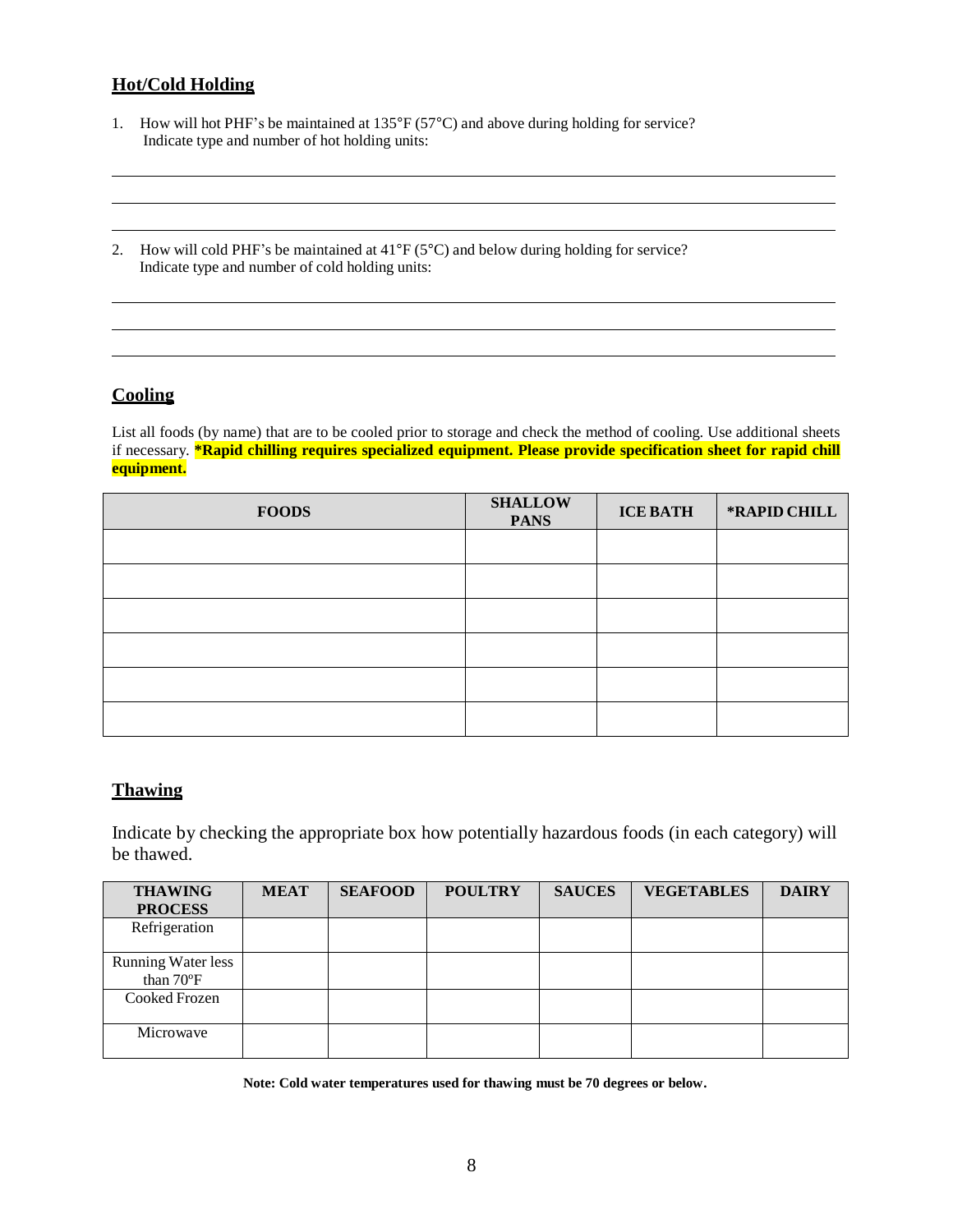## **Food Preparation Procedures**

The food preparation procedures should include:

- **Each types of food prepared or handled. List foods individually.**
- **• Time of day food is prepared or handled**
- **• Equipment used for preparation or handling**
- **• Detailed procedures for each food item prepared (HAACP)**

**Note: Space must be provided at food preparation sinks to accommodate required procedures/volume either by chef table or additional stainless steel table**

**Note: A consumer advisory informing consumers of the significantly increased risk of consuming raw or undercooked foods by way of a disclosure and reminder using brochures, table tents, placards, or other effective means.** (3-603.11 Consumption of Animal Foods that are Raw, Undercooked, or Not Otherwise Processed to Eliminate Pathogens)

#### **Produce**

| Will produce be washed, rinsed or otherwise handled prior to service? Yes $\Box$ |                    | $No \Box$ |
|----------------------------------------------------------------------------------|--------------------|-----------|
| Is there a location for washing, rinsing or handling produce?                    | $Yes \Box No \Box$ |           |

Describe (in detail) the preparation procedure for each produce item. The items must be listed by the name of the ingredient and the menu item that it composes. Also, please list the time of day that these items are prepared and the frequency of preparation for that item.

| Food Name: Example                                |                                                                 | <b>Time of Day:</b> | <b>Frequency:</b> |
|---------------------------------------------------|-----------------------------------------------------------------|---------------------|-------------------|
|                                                   | <b>House Salad</b>                                              | 9:00am              | <b>Daily</b>      |
| <b>Description:</b>                               |                                                                 |                     |                   |
| Lettuce: washed in produce preparation sink.      |                                                                 |                     |                   |
|                                                   | <b>Tomatoes:</b> washed and sliced at produce preparation sink  |                     |                   |
|                                                   | <b>Cucumbers:</b> washed and sliced at produce preparation sink |                     |                   |
| <b>Onions:</b> sliced at produce preparation sink |                                                                 |                     |                   |

| <b>Food Name:</b>   | Time of Day: | Frequency: |
|---------------------|--------------|------------|
|                     |              |            |
| <b>Description:</b> |              |            |
|                     |              |            |
|                     |              |            |
|                     |              |            |
|                     |              |            |
|                     |              |            |
|                     |              |            |
|                     |              |            |

**\*USE ADDITIONAL SHEETS IF NECESSARY**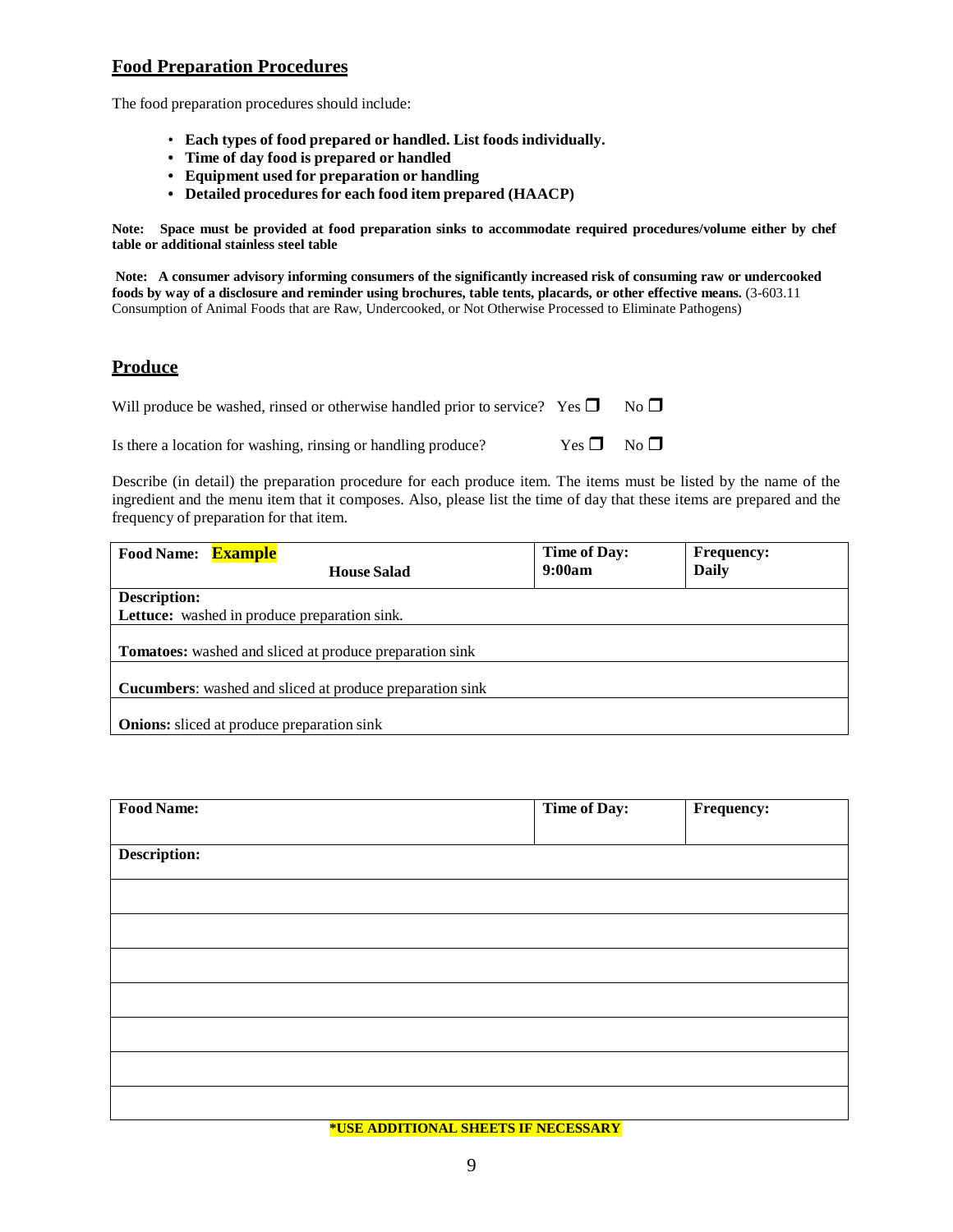## **Seafood**

List Seafood Distributors to be used (**provide name address and phone number**):

| Yes $\Box$<br>$No \Box$<br>Will seafood be eviscerated (scaled or dressed) on site?<br>Describe the evisceration process:                                                                                                  |
|----------------------------------------------------------------------------------------------------------------------------------------------------------------------------------------------------------------------------|
|                                                                                                                                                                                                                            |
| Is there an approved location for eviscerating (scaling or dressing) seafood? Yes $\Box$<br>$No$ $\Box$                                                                                                                    |
| $No \Box$<br>Will Shellfish (oysters, clams, mussels, etc.) be cleaned or shucked prior to service? Yes $\Box$                                                                                                             |
| Is there a location for thawing, washing and preparing seafood and shellfish? Yes $\square$<br>$No$ $\square$                                                                                                              |
| <b>OFFICE USE ONLY:</b> If the proposed facility will be served by a subsurface wastewater disposal system then ensure the<br>system is approved for the washing and processing of seafood and record the IP/CA/OP # here: |

Describe (in detail) the preparation procedure for each seafood and shellfish item. The items need to be listed by the name of the ingredient and the menu item that it composes. Also, please list the time of day that these items are to be prepared and the frequency of preparation for that item.

| <b>Food Name:</b>   | Time of Day: | Frequency: |
|---------------------|--------------|------------|
|                     |              |            |
| <b>Description:</b> |              |            |
|                     |              |            |
|                     |              |            |
|                     |              |            |
|                     |              |            |
|                     |              |            |
|                     |              |            |

#### **\*USE ADDITIONAL SHEETS IF NECESSARY**

#### **Sushi**

| Is sushi or sashimi to be prepared on site?                    | $Yes \Box No \Box$ |  |
|----------------------------------------------------------------|--------------------|--|
| Is there a location for thawing of fish and sushi preparation? | $Yes \Box No \Box$ |  |

NOTE: Sushi and Sashimi preparation requires a dedicated area that consists of a minimum of one hand wash sink, one **prep sink, one refrigeration unit and a work space that is to be used exclusively for Sushi and Sashimi preparation.**

List the sources of fish used for Sushi and Sashimi. Include the name of the supplier, address and phone number for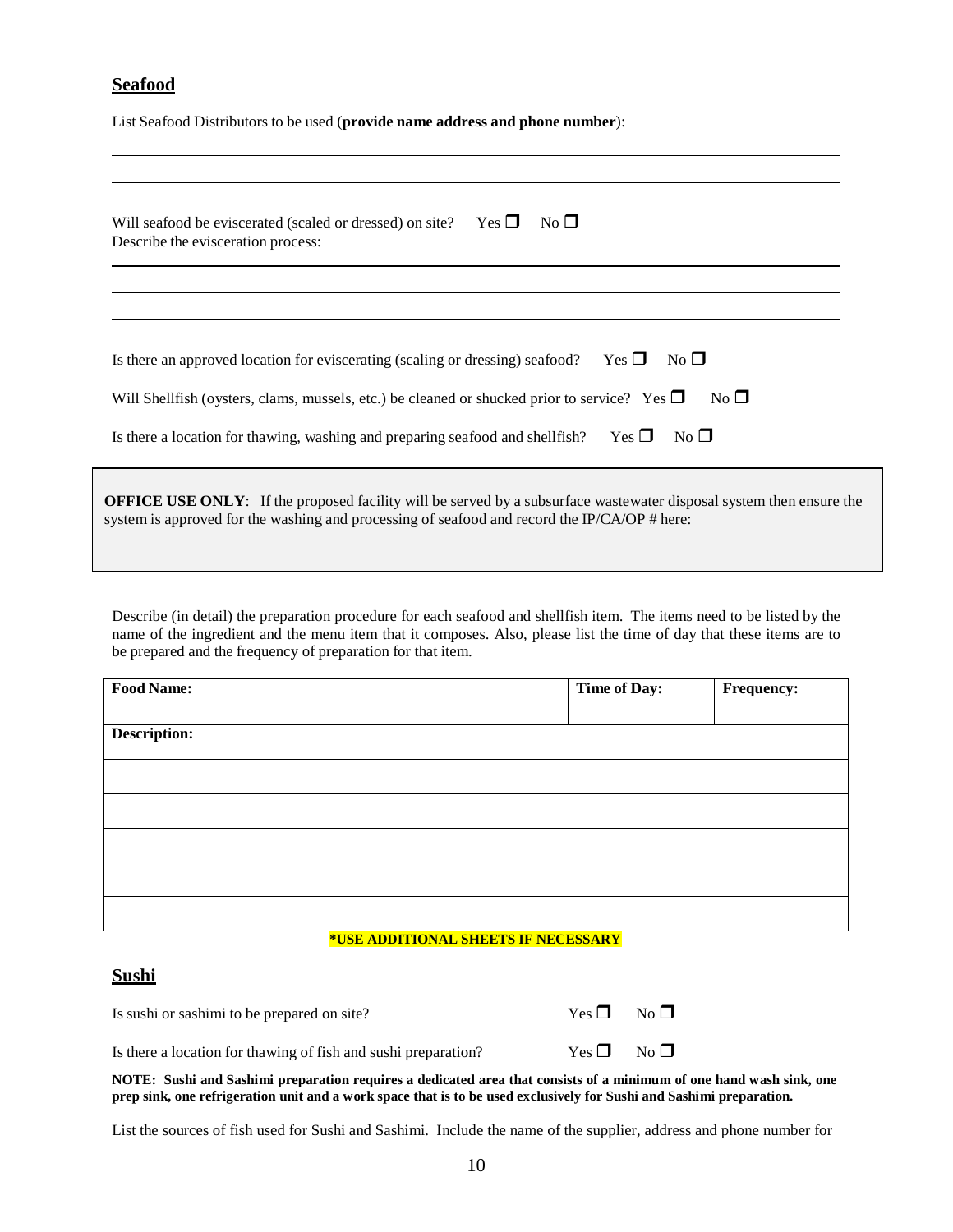According to the FDA Food Code 3-402.11 Parasite Destruction, "before service and sale in ready-to-eat form, rawmarinated, partially cooked, or marinated-partially cooked fish other than molluscan shellfish shall be:

Frozen and stored at a temperature of -4°F (-20°C) or below for 168 hours (7 days) or Frozen at -31°F or below until solid and stored at -31°F for 15 hours"

Will freezing for parasite destruction be done? Yes  $\Box$  No  $\Box$ 

NOTE: Letters of Guarantee for parasite destruction must be obtained for each shipment of fish to be used for Sushi and Sashimi. These letters are to be held on premises to meet the requirements under the FDA Food Code. Also, farm raised species of fish are considered to be free of parasites. Letters of Guarantee from the supplier that the fish were farm **raised must be kept on premises.**

Describe the preparation procedure for each Sushi and Sashimi item. The items need to be listed by the name of the fish and the menu item that it composes. Please list the time of day that these items are prepared (if prepared in advance of service) and the frequency of preparation of that item.

| <b>Food Name:</b>   | <b>Time of Day:</b> | <b>Frequency:</b> |
|---------------------|---------------------|-------------------|
|                     |                     |                   |
| <b>Description:</b> |                     |                   |
|                     |                     |                   |
|                     |                     |                   |
|                     |                     |                   |
|                     |                     |                   |
|                     |                     |                   |
|                     |                     |                   |
|                     |                     |                   |

#### **\*USE ADDITIONAL SHEETS IF NECESSARY**

#### **Beef, Poultry and Pork**

| Will raw meats be thawed, rinsed or otherwise be prepared prior to cooking? Yes $\square$ No $\square$ |  |  |
|--------------------------------------------------------------------------------------------------------|--|--|
|--------------------------------------------------------------------------------------------------------|--|--|

Is there a location for thawing, rinsing or other preparation prior to cooking? Yes  $\Box$  No  $\Box$ 

Describe (in detail) the preparation procedure for each meat item. The items need to be listed by the name of the ingredient and the menu item that it composes. Also, please list the time of day that these items are prepared and the frequency of preparation for that item.

| <b>Food Name:</b>   | Time of Day: | Frequency: |
|---------------------|--------------|------------|
|                     |              |            |
| <b>Description:</b> |              |            |
|                     |              |            |
|                     |              |            |
|                     |              |            |
|                     |              |            |
|                     |              |            |
|                     |              |            |
|                     |              |            |
|                     |              |            |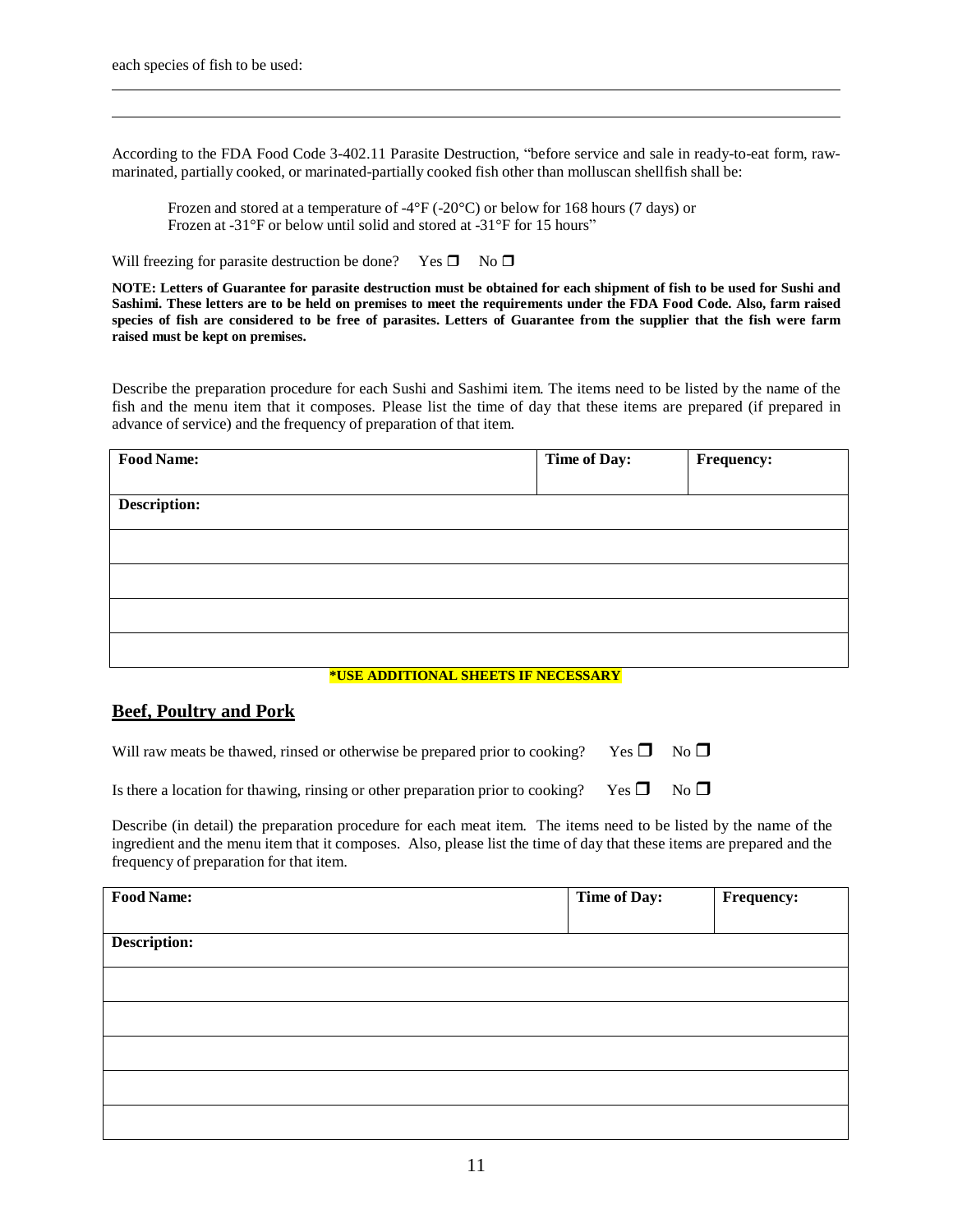| <b>Food Name:</b>                   |  | <b>Time of Day:</b> | Frequency: |  |
|-------------------------------------|--|---------------------|------------|--|
|                                     |  |                     |            |  |
| <b>Description:</b>                 |  |                     |            |  |
|                                     |  |                     |            |  |
|                                     |  |                     |            |  |
|                                     |  |                     |            |  |
|                                     |  |                     |            |  |
|                                     |  |                     |            |  |
| *USE ADDITIONAL SHEETS IF NECESSARY |  |                     |            |  |
|                                     |  |                     |            |  |

#### **Specialized Food Processes**

**You will need to submit your HACCP plan & Variance Request to the NC Food Code Variance Committee for approval for specialized food process to be conducted in your food service establishment.** (8-103.10 Modifications & Waivers) EH office can provide you the January 15, 2013 documentation. The State Variance Committee can be reached at 919-707-5854.

#### **HAACP information can be found at <http://www.cfsan.fda.gov/~lrd/haccp.html>**

| 1. | Will specialized food processes be conducted?<br>$Yes \Box$<br>$No$ $\Box$<br>(8-201.13 A HACCP plan is required for acidification (sushi rice), reduced oxygen packaging, sous<br>vide, curing, smoking, sprouting beans, or drying process) |
|----|-----------------------------------------------------------------------------------------------------------------------------------------------------------------------------------------------------------------------------------------------|
|    | 2. Are raw meats or poultry to be marinated or breaded prior to cooking? Yes $\Box$<br>$No \Box$                                                                                                                                              |
|    | Describe process:                                                                                                                                                                                                                             |
|    |                                                                                                                                                                                                                                               |
|    | $No$ $\square$<br>Are meats to be injected prior to cooking? Yes $\square$                                                                                                                                                                    |
|    | Describe process:                                                                                                                                                                                                                             |
|    |                                                                                                                                                                                                                                               |
|    | 4. Is Sushi rice to be prepared? Yes $\square$ No $\square$                                                                                                                                                                                   |
|    | Describe process:                                                                                                                                                                                                                             |
|    |                                                                                                                                                                                                                                               |
|    |                                                                                                                                                                                                                                               |
|    | No<br>$Yes \Box$<br>5. Are any foods to be vacuum packaged in the kitchen?                                                                                                                                                                    |
|    | Describe process:                                                                                                                                                                                                                             |
|    |                                                                                                                                                                                                                                               |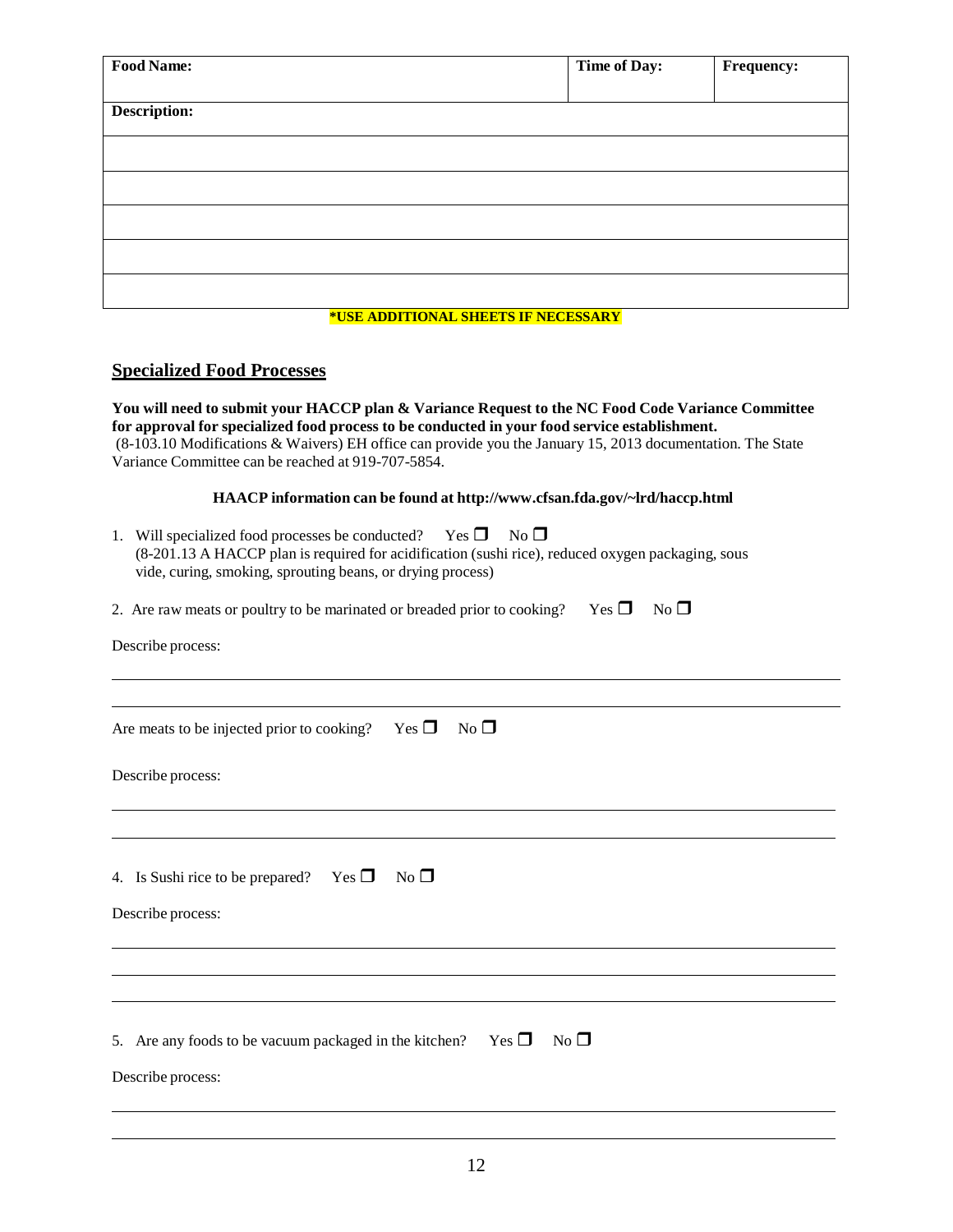## **Dry Storage**

Total linear feet of shelf space dedicated to dry storage:

Approved food storage containers must be used to store bulk food products (i.e. sugar, flour, rice, etc.).

Indicate type:

## **Construction**

**Indicate floor, wall and ceiling finishes (i.e.: quarry tile, stainless steel, and vinyl coated acoustic tile)**

| <b>AREA</b>                     | <b>FLOOR</b> | <b>BASE</b> | <b>WALLS</b> | <b>CEILING</b> |
|---------------------------------|--------------|-------------|--------------|----------------|
| <b>Kitchen</b>                  |              |             |              |                |
| Bar                             |              |             |              |                |
| <b>Refrigerated Storage</b>     |              |             |              |                |
| <b>Dry Storage</b>              |              |             |              |                |
| <b>Toilet Rooms</b>             |              |             |              |                |
| Mop Service Basin area/Can Wash |              |             |              |                |
| <b>Outbuilding Storage</b>      |              |             |              |                |
| <b>Other</b>                    |              |             |              |                |

## **Dishwashing Facilities**

#### **A. Manual dishwashing**

- 1. Size of sink compartments (inches): Length Width Depth Drain board size (inches):  $R_{\sim}$   $L_{\sim}$  (24" minimum recommended) (The largest utensil, pot or pans must fit into each compartment of the pot sink)
- 2. Number of sinks? \_\_\_\_\_\_\_\_\_\_\_\_\_\_\_\_\_
- 3. Type of sanitizer to be used?
- 4. Type of test kit to be used?

#### **B. Mechanical dishwashing**

- 1. Will a Dish machine be used? Yes  $\Box$  No  $\Box$
- 2. Dish machine manufacturer and model:

#### **NOTE: All dish machines must have manufacturer's templates with operating instructions permanently mounted.**

## **Equipment Cleaning**

Describe the procedure of how cooking equipment, cutting boards, counter tops and other food contact surfaces that cannot be submerged in sinks or put through a dishwasher will be cleaned and sanitized?:

Describe location and type (drain boards, wall-mounted or overhead shelves, stationary or portable racks) of air drying space: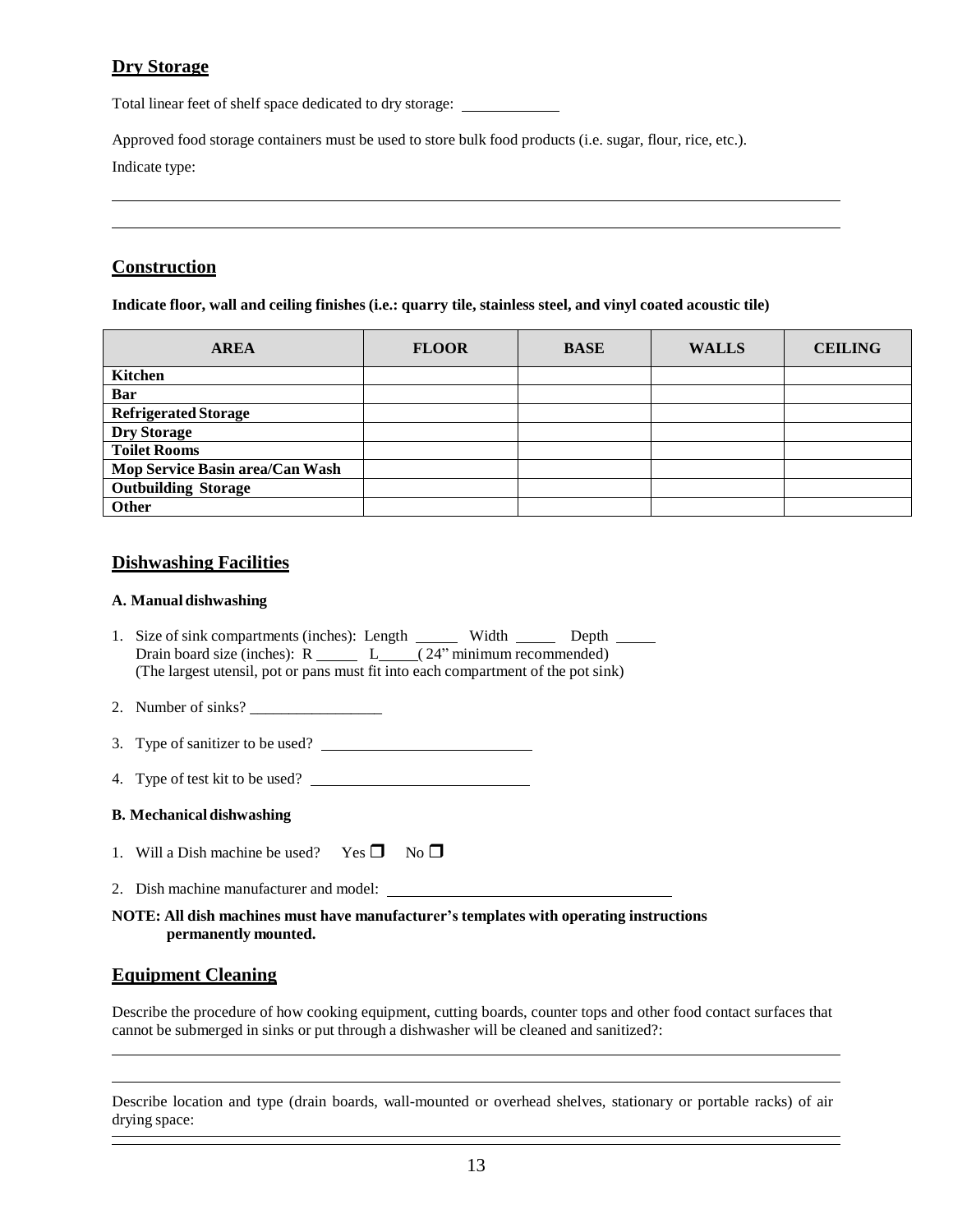## **Hand washing/Toilet Facilities**

Is there a hand washing sink (with soap and hand-drying device) in each food preparation and ware washing area?

 $Yes \Box No \Box$ 

NOTE: All toilet room doors must be self-closing. Self-closing metering faucets should provide a flow of water for at least **15 seconds without the need to reactivate the faucet.**

#### **Employee Area**

| Is space provided for employee's personal items? Yes $\square$ No $\square$ |  |
|-----------------------------------------------------------------------------|--|
| If yes, describe location:                                                  |  |

If no, describe employee personal item storage policy:

#### **Insect and Rodent Harborage**

How is fly protection provided on all outside entrances? (i.e. fly fans, self-closures, door sweeps & weather stripping, etc.)

Windows:

Doors:

Note: All entry door and drive thru windows must be self-closing. All pipe penetrations, beverage chases and electrical **conduit chases must be sealed.**

#### **Garbage and Refuse**

Specify area for garbage can cleaning facilities (minimum 3' x 3' area):

Indicate where trash containers will be stored:

Describe location of paved surface where dumpster/compactor/cans are to be stored:

**NOTE: If dumpster and/or compactor will be cleaned on site, wastewater from the cleaning operation must be discharged to a sanitary sewer system.**

Indicate type and location of waste cooking grease storage receptacle:

Is there an area to store recyclable containers? Describe: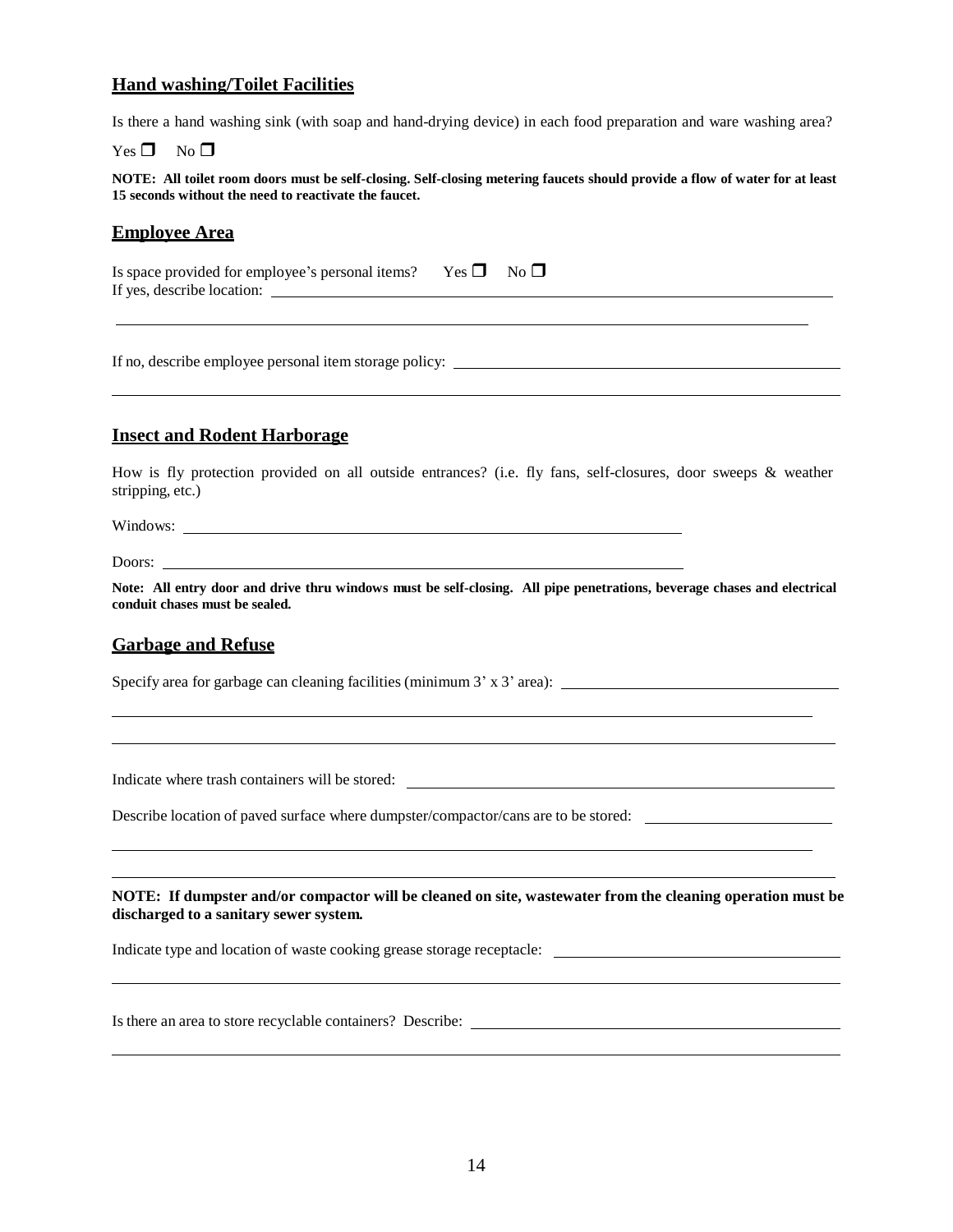## **Laundry Facilities**

| Are laundry facilities located on premises? | $Yes \Box No \Box$ |  |
|---------------------------------------------|--------------------|--|
| If yes, what will be laundered:             |                    |  |

| Is a laundry dryer available? | $Yes \Box No \Box$ |  |
|-------------------------------|--------------------|--|
|-------------------------------|--------------------|--|

Describe location of clean linens (ex. tablecloths, towels, etc.) storage:

Describe location of dirty linens (ex. tablecloths, towels, etc.) storage:

## **Plumbing**

|    |                                                                  | <b>INDIRECT</b><br><b>WASTE</b> | <b>DIRECT</b><br><b>WASTE</b> |
|----|------------------------------------------------------------------|---------------------------------|-------------------------------|
| 1. | Dishwasher                                                       |                                 |                               |
| 2. | Garbage grinder                                                  |                                 |                               |
| 3. | Ice machines                                                     |                                 |                               |
| 4. | Sinks                                                            |                                 |                               |
|    | a. Food prep sinks                                               |                                 |                               |
|    | b. Utensils/pot wash                                             |                                 |                               |
|    | c. Handwash                                                      |                                 |                               |
| 5. | Steam tables                                                     |                                 |                               |
| 6. | Dipper wells                                                     |                                 |                               |
| 7. | Refrigeration<br>condensate/drain lines                          |                                 |                               |
| 8. | Other                                                            |                                 |                               |
|    | If floor drains are not shown on plans please indicate location: |                                 |                               |

**NOTE: A direct connection may not exist between the sewage system and a drain originating from equipment in which food, portable, equipment, or utensils are placed.**

| Back flow | Vacuum         |
|-----------|----------------|
| Preventor | <b>Breaker</b> |

11. Hose connection